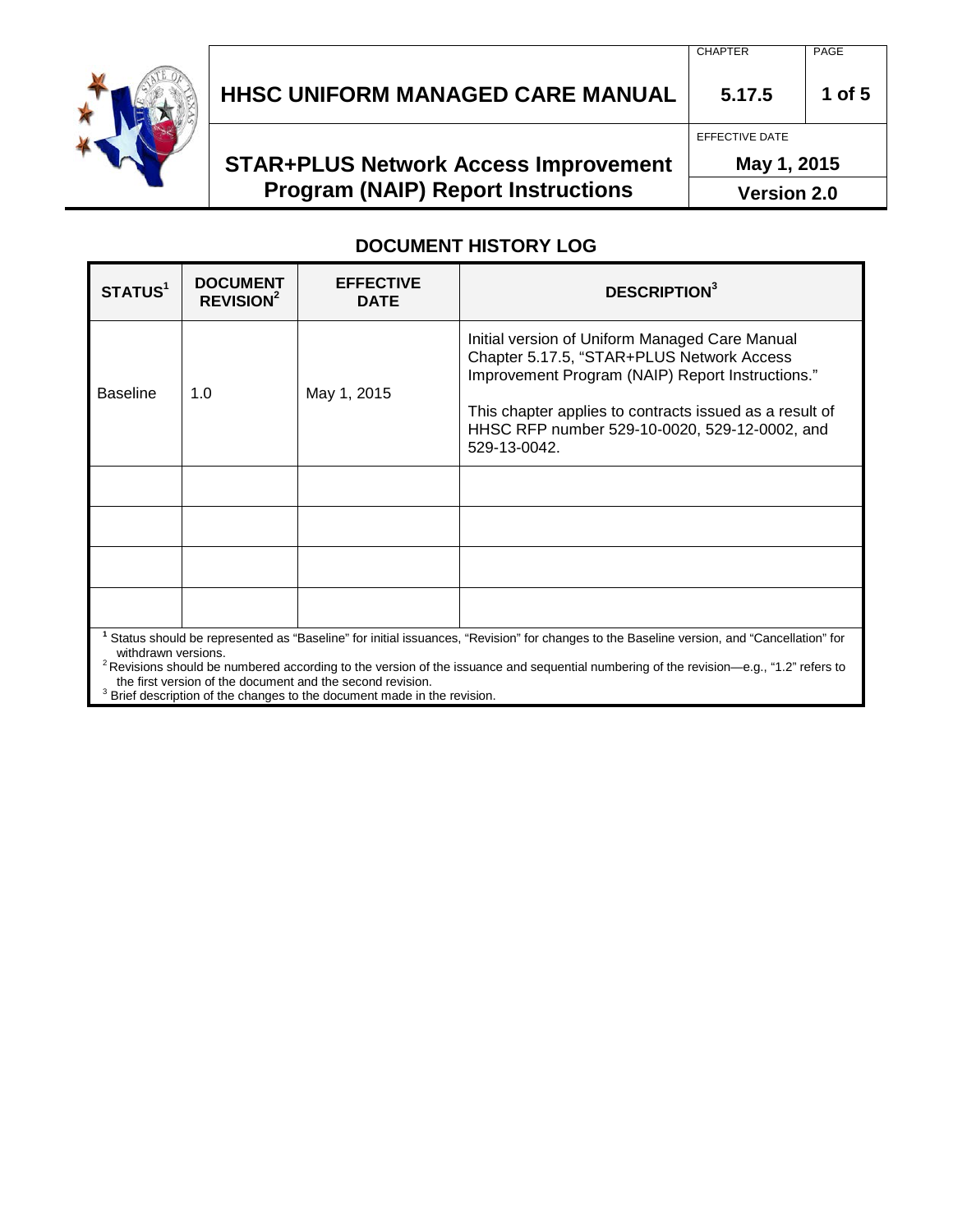| <b>Program (NAIP) Report Instructions</b>   | <b>Version 2.0</b> |        |
|---------------------------------------------|--------------------|--------|
| <b>STAR+PLUS Network Access Improvement</b> | May 1, 2015        |        |
|                                             | EFFECTIVE DATE     |        |
| <b>HHSC UNIFORM MANAGED CARE MANUAL</b>     | 5.17.5             | 2 of 5 |
|                                             | CHAPTER            | PAGE   |

## **Applicability of Chapter 5.17.5**

This chapter applies to Managed Care Organizations (MCOs) participating in the STAR+PLUS Program. References to "Medicaid" or the "Medicaid Managed Care Program(s)" apply to the STAR+PLUS Program. The term "MCO" includes health maintenance organizations (HMOs), exclusive provider organizations (EPOs), insurers, and any other entities licensed or approved by the Texas Department of Insurance. The requirements in this chapter apply to all programs, except where noted.

#### **Objective**

HHSC will implement the Network Access Improvement Program (NAIP) through MCOs. Under the NAIP initiative, MCOs will provide incentive payments to qualified Public Hospitals and Health Related Institutions (HRIs) for meeting one or more NAIP program goals and objectives. All STAR+PLUS MCOs that will provide incentive payments to qualified Public Hospitals and HRIs must submit the STAR+PLUS NAIP report for each applicable Service Area (SA) in accordance with the Contract between HHSC and MCO and in accordance with the instructions below.

## **General**

MCOs must complete the NAIP report using the locked Microsoft Excel template provided by HHSC. Data integrity is critical to the automated compilation of the data. Do not alter the file name, sheet names, existing cell locations, or formatting of the data in the file and sheets. Do not add or delete any columns or rows. **Any deviations from the locked template will render the report unreadable by the software application and therefore unacceptable to HHSC.**

All shaded data fields in the NAIP report represent fields where data input is required. In order to maintain consistency, please ensure that the data input is in black. All data fields not shaded represents referenced data or calculations. All line numbers in these instructions refer to the line numbers in column A on each worksheet.

#### **Cells can be linked within the template, but there can be no outside links to the MCO Accounting Systems or other sources.**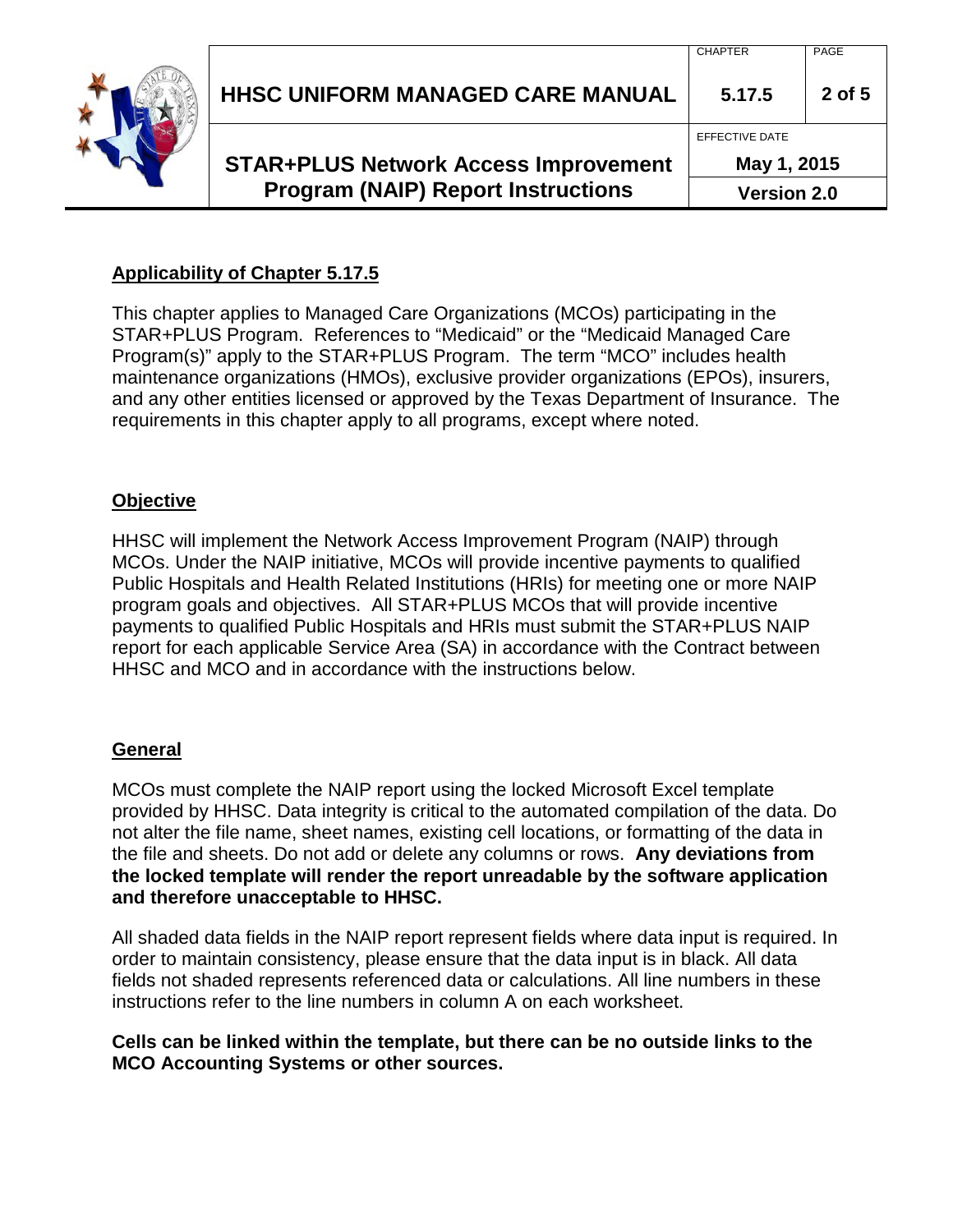|  | HHSC UNIFORM MANAGED CARE MANUAL            | V117111<br>5.17.5  | . השת<br>3 of 5 |
|--|---------------------------------------------|--------------------|-----------------|
|  |                                             | EFFECTIVE DATE     |                 |
|  | <b>STAR+PLUS Network Access Improvement</b> | May 1, 2015        |                 |
|  | <b>Program (NAIP) Report Instructions</b>   | <b>Version 2.0</b> |                 |

**Version 2.0**

The following note is included on all NAIP reports **"Note: Except where stated otherwise, reporting is on an incurred basis (that is, reported in the period corresponding to dates of service, rather than to date paid)."** The MCO must update member months' data in accordance with information provided by the enrollment broker.

The Quarterly reports are due the last day of the month following the close of the reporting period; the 90-day report is due 120 days after the end of the State Fiscal Year (SFY), and the Final NAIP report is due the last day of the month following the final SFY reconciliation between HHSC and the HRI/Public Hospital.

## **NAIP Page Header**

Enter the following on the header section.

**MCO Name:** Select MCO name.

**State Fiscal Year:** Select the State Fiscal Year (SFY).

**Submission Date**: Enter the month, day, and year, e.g., 7/31/2015.

**Submission Type:** Select Quarterly, Year End + 90-day or Year End: Final.

**Service Area:** Select the Service Area.

**HRI/Public Hosp**: Enter the name of the HRI or the Public Hospital the MCO has contracted with.

**Rptg Period End Date**: Enter the month, day, and year, e.g., 5/31/2015.

## **NAIP MCO Report**

## Revenues

Lines 1 through 4: NAIP Premiums (HHSC Capitation): Each cell in this matrix is calculated and is the product of the corresponding capitation rate in the matrix of Lines 16 through 19, and the corresponding member months in the matrix of Lines 31 through 34.

Line 5: Total NAIP Premiums: Calculated as the sum of Lines 1 through 4.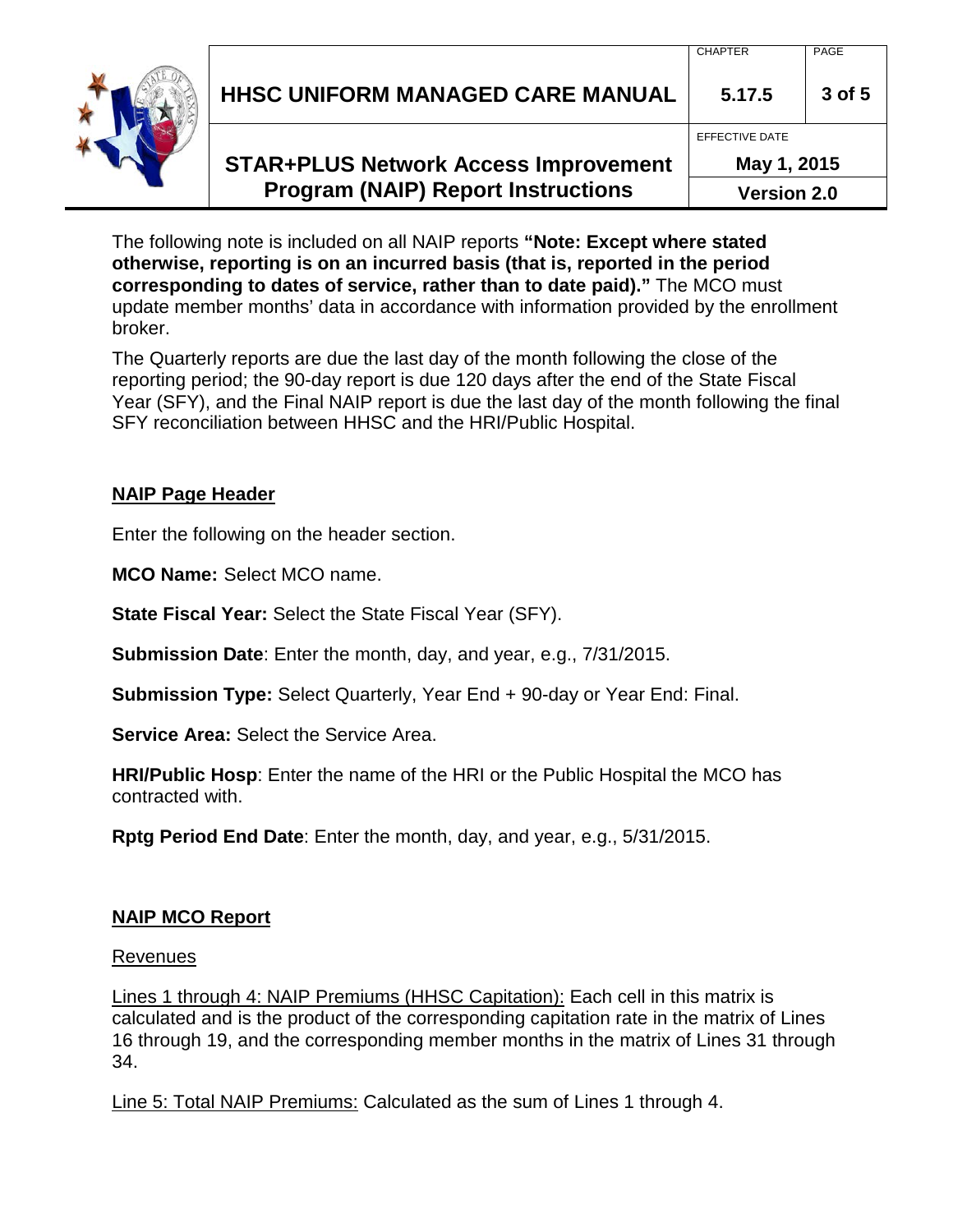**HHSC UNIFORM MANAGED CARE MANUAL 5.17.5 4 of 5**

## **STAR+PLUS Network Access Improvement Program (NAIP) Report Instructions**

**May 1, 2015 Version 2.0**

Lines 6 through 9: NAIP State and Federal Taxes (HHSC Capitation): Each cell in this matrix is calculated and is the product of the corresponding State and Federal Taxes \$PMPM rate in the matrix of Lines 21 through 24, and the corresponding member months in the matrix of Lines 31 through 34.

Line 10: Total NAIP State and Federal Taxes: Calculated as the sum of Lines 6 through 9.

Lines 11 through 14: NAIP Admin (HHSC Capitation): Each cell in this matrix is calculated and is the product of the corresponding Admin \$PMPM rate in the matrix of Lines 26 through 29, and the corresponding member months in the matrix of Lines 31 through 34.

Line 15: Total NAIP Admin: Calculated as the sum of Lines 11 through 14.

Lines 16 through 19: NAIP Premium \$PMPM: Enter each risk group's NAIP capitation rate.

Line 20: Total NAIP Premium \$PMPM: Calculated as Line 5, "Total NAIP Premiums," divided by Line 35, "Total Member Months."

Lines 21 through 24: NAIP State and Federal Taxes \$PMPM: Enter each risk group's NAIP State and Federal Taxes capitation rate.

Line 25: Total NAIP State and Federal Taxes \$PMPM: Calculated as Line 10, "Total NAIP State and Federal Taxes," divided by Line 35, "Total Member Months."

Lines 26 through 29: NAIP Admin \$PMPM: Enter each risk group's NAIP Admin capitation rate.

Line 30: Total NAIP Admin \$PMPM: Calculated as Line 15, "Total NAIP Admin," divided by Line 35, "Total Member Months."

Member Months:

Lines 31 through 34: Member Months: Enter the member months based on the Purchase Voucher Supplement that supports the monthly HHSC capitation payments to the MCO.

Line 35: Total Member Months: Calculated as the sum of Lines 31 through 34.

**Expenses** 



EFFECTIVE DATE